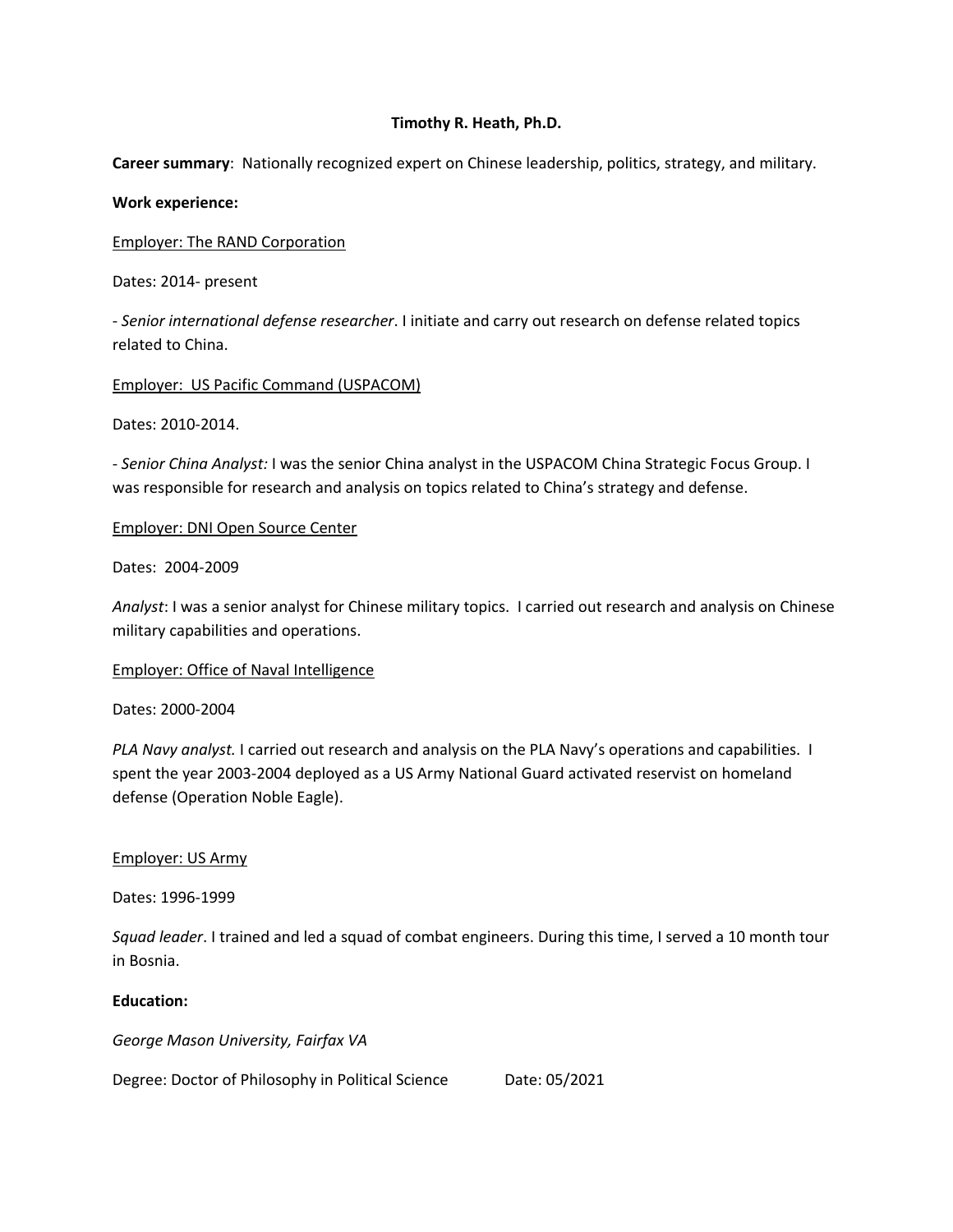| George Washington University, Washington DC   |                     |               |
|-----------------------------------------------|---------------------|---------------|
| Degree: Master of Arts in Asian Studies       |                     | Date: 05/2005 |
| College of William and Mary, Williamsburg, VA |                     |               |
| Degree: Bachelor of Arts in Philosophy        |                     | Date: 05/1994 |
| Language skills:<br>Chinese Mandarin          | Highly proficient   |               |
| French                                        | Proficient          |               |
| German                                        | Working proficiency |               |
| <b>Non-RAND publications and commentary:</b>  |                     |               |

#### Books

*China's New "Governing Party" Paradigm: Political Renewal and the Pursuit of National Rejuvenation*. London, UK: Ashgate Publishing, 2014.

### Book chapters

"Post Industrial Inter-state Rivalry and the Future of U.S.-China Competition," in *New Asian Disorder*, Lowell Dittmer (ed.), 2021.

"An Overview of China's National Military Strategy," in *China's Evolving Military Strategy*, Joe McReynolds (ed.), 2016.

"Towards Strategic Leadership: Chinese Communist Party-People's Liberation Army Relations in the Hu Jintao Era," in *Assessing the PLA in the Hu Jintao Era*, R. Kamphausen (ed.), 2014.

### Congressional Testimony

"The Consolidation of Political Power in China Under Xi Jinping: Implications for the PLA and Domestic Security Forces: Addendum," U.S. China Economic and Security Review Commission, April 11, 2019.

"The Consolidation of Political Power in China Under Xi Jinping: Implications for the PLA and Domestic Security Forces," U.S. China Economic and Security Review Commission, February 7, 2019.

"Chinese Political and Military Thinking Regarding Taiwan and the East and South China Seas," U.S. China Economic and Security Review Commission, April 13, 2017.

"Developments in China's Military Force Projection and Expeditionary Capabilities," U.S. China Economic and Security Review Commission, January 21, 2016.

#### RAND Research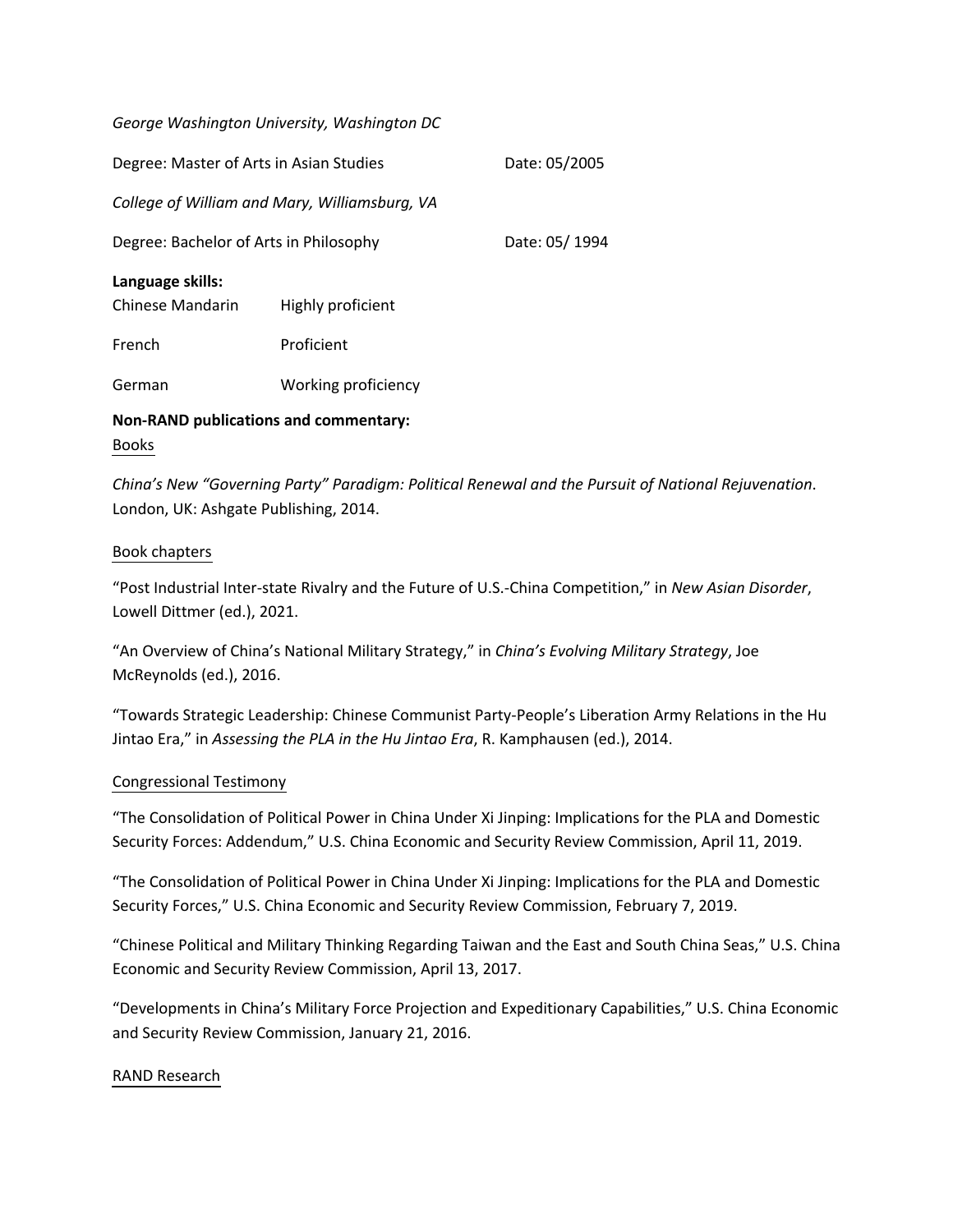*Anticipating Adversary Military Interventions,* with Jennifer Kavanagh, Bryan Frederick, Nathan Chandler, Samuel Charap, Ariane M. Tabatabai, Edward Geist, Christian Curriden, September 2021.

*China's Military Interventions: Patterns, Drivers, and Signposts,* with Christian Curriden, Bryan Frederick, Nathan Chandler, and Jennifer Kavanagh, September 2021.

*China's Quest for Global Primacy: An Analysis of Chinese International and Defense Strategies to Outcompete the United States,* with Derek Grossman and Asha Clark, June, 2021.

*What Deters and Why: The State of Deterrence in Korea and the Taiwan Strait,* April 2021.

*Science-Based Scenario Design: A Proposed Methodology to Support Political-Strategic Analysis,* February 2019.

*China and the International Order*, with Mike Mazarr and Astrid Cevallos, May 2018.

*China's Pursuit of Overseas Security*, March 2018.

*The Chinese Air Force's First Steps Toward Becoming an Expeditionary Air Force*, with Cristina Garafola, November 2017.

*What Role Can Land-Based, Multi-Domain Anti-Access/Area Denial Forces Play in Deterring or Defeating Aggression?*, with Timothy Bothds, Joel Predd, Michael Chase, Michael Johnson, Michael Lostumbo, James Bonomo, Muharrem Mane, and Paul Steinberg, May 2017.

*The PLA and China's Rejuvenation: National Security and Military Strategies, Deterrence Concepts, and Combat Capabilities*, with Cortez Cooper and Kristin Gunness, December 2016.

*Assessing the Training and Operational Proficiency of China's Aerospace Forces: Selections from the Inaugural Conference of the China Aerospace Studies Institute (CASI),* with Ed Burke, Astrid Cevallos, and Mark Cozad, October 2016.

*China Inside and Out: A Collection of Essays on Foreign and Domestic Policy in the Xi Jinping Era*, with Michael Chase, Cortez Cooper, Keith Crane, Liisa Ecola, Scott Harold, Bonny Lin, Lyle Morris, and Andrew Scobell, October 2015.

# Peer reviewed journals

"Winning Friends and Influencing People: Naval Diplomacy with Chinese Characteristics," CMSI China Maritime Reports, No. 8, 2020.

"Dispute Control: China Recalibrates Use of Military Force to Support Security Policy's Expanding Focus," *Journal of Social, Political, and Economic Studies*, Vol. 43, No. 1-2, Spring 2018, pp. 33-77.

"Avoiding U.S.-China Competition is Futile: Why the Best Option is to Manage Strategic Rivalry," *Asia Policy*, Vol. 13, No. 2, April 2018, pp. 91-120.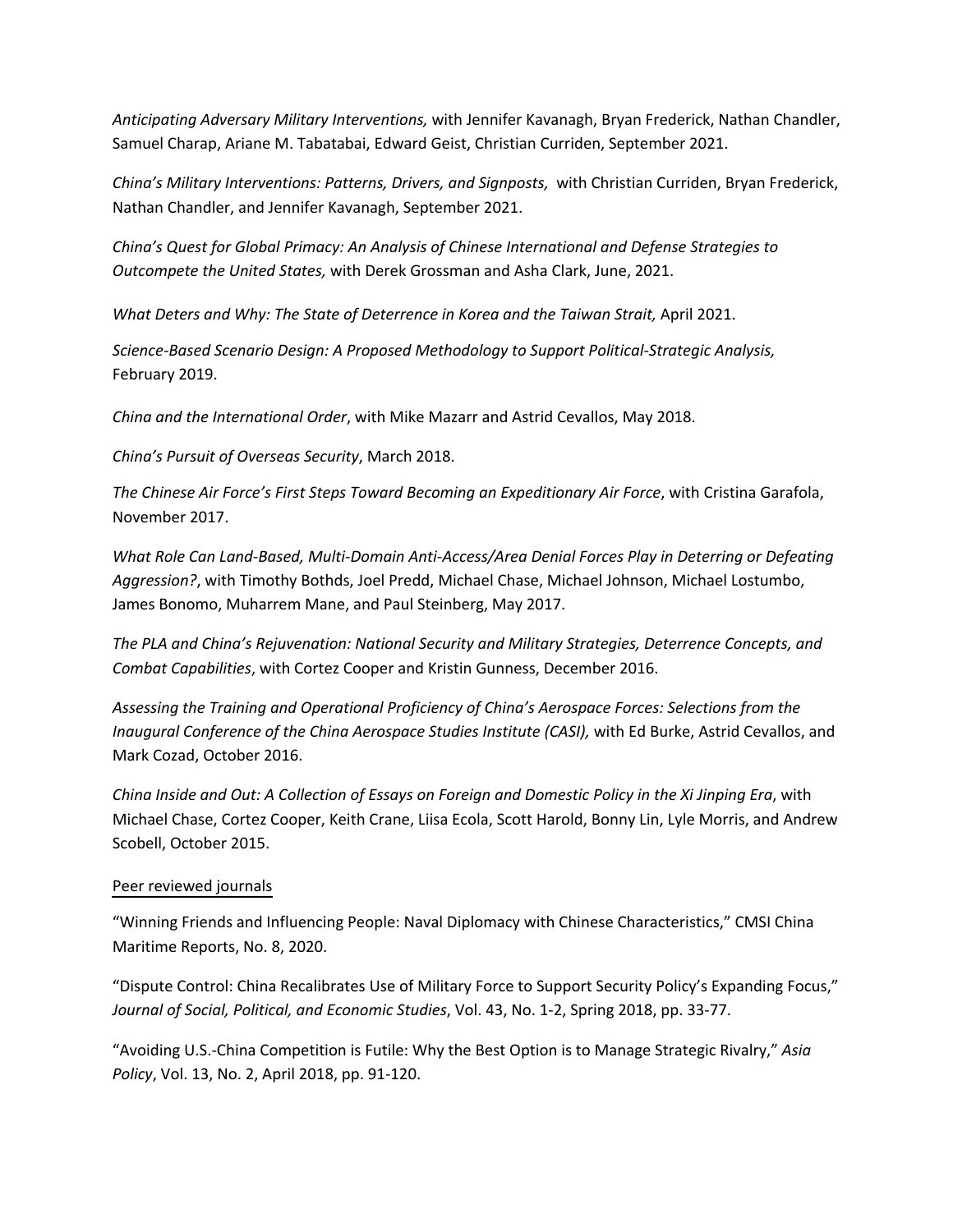"China's Evolving Approach to Economic Diplomacy," *Asia Policy*, Vol. 22, No. 2, July 25, 2016, pp 157-191.

"The Brutal Politics of China's Economic Overhaul: What Xi Can Learn from FDR," *The Washington Quarterly*, June 15, 2017.

"Is China Pursuing Counter-Intervention?," *The Washington Quarterly*, November 6, 2015.

"What Does China Want? Discerning the PRC's National Strategy," *Asian Security*, Vol. 8, No. 1, March 2012, pp. 54-72.

"China's First War in the Global Era: Leadership Signaling in the Sino-Vietnam War," *American Intelligence Journal* , January 2011

"Why PLA Watchers Keep Missing Changes to China's Military Strategy," *American Intelligence Journal*, January 2010

#### Commentary and articles

"The China Dream: Never Closer, yet Never More Elusive," *The Hill*, October 1, 2019.

"The Ramifications of China's Reported Naval Base in Cambodia," *World Politics Review*, August 7, 2019.

"Public Evidence of Huawei as Cyber Threat May be Elusive, but Restrictions Could Still Be Warranted,"

*The Hill*, May 7, 2019.

"China's Military Has No Combat Experience: Does It Matter?," *Foreign Policy*, November 27, 2018.

"U.S.-China Relations See Potential Thaw, but Risk of Military Crisis Remains," *Newsweek*, November 20,

2018.

"Partisan Rancor Undermines Our Ability to Act on China," *The Hill*, November 8, 2018.

"What Does China's Pursuit of a Global Coalition Mean for World Politics?," *Pac Forum*, October 3,

2018. "Elite Politics in the New Era," *Party Watch* 2018 Report, October 1 2018.

"Huge Military Drills Show Both the Limits, and Durability, of China-Russia Ties," *World Politics Review*, September 11, 2018.

"China Prepares for International Order After U.S. Leadership," *Lawfare*, August 1, 2018.

"Without Reform and Cooperation with China, the International System Cannot Hold," *The National Interest,* June 21, 2018.

"To Protect Interests Abroad, China Will Feature a Diverse Array of Military, Nonmilitary Forces," *The National Interest*, April 9, 2018.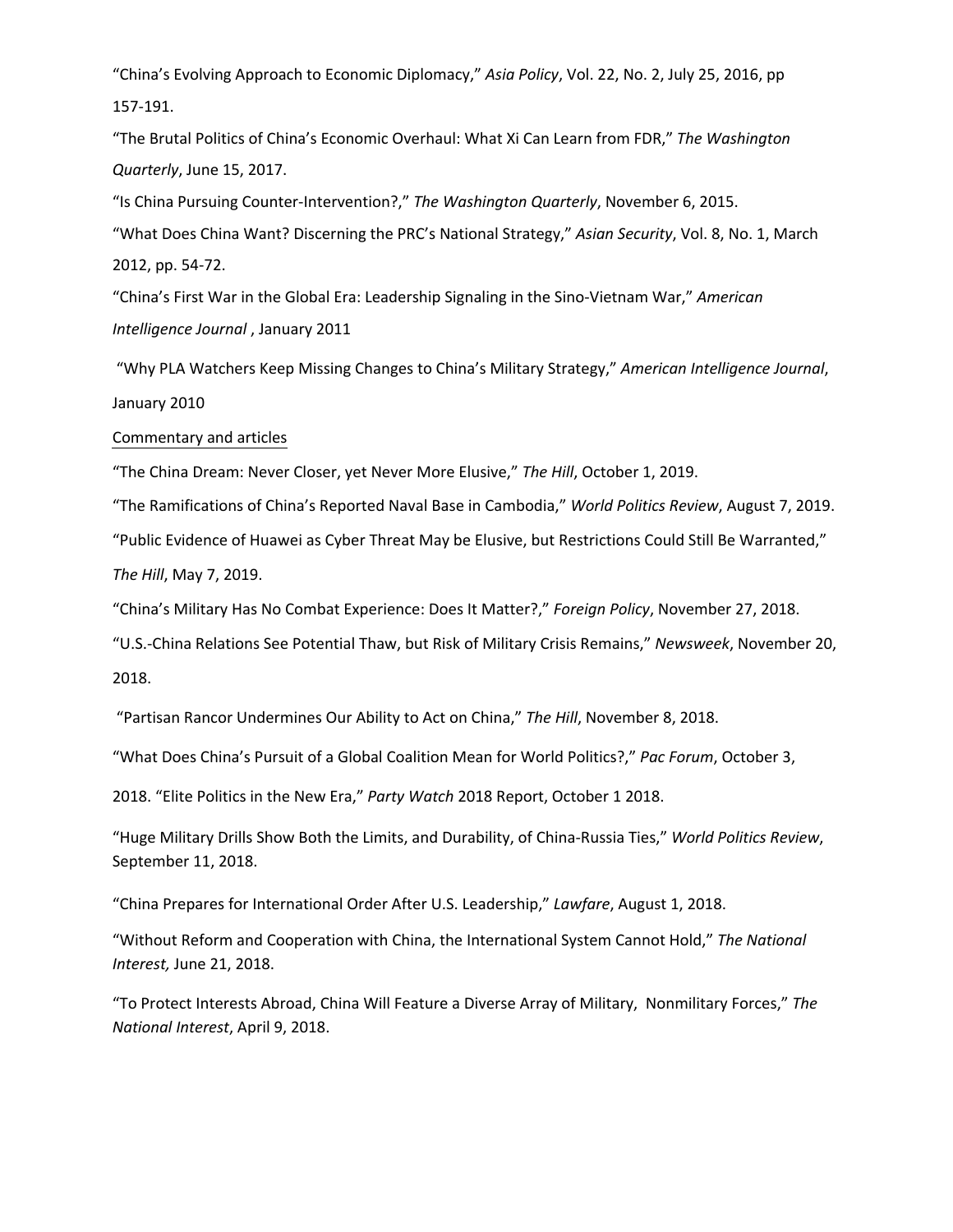"China's Strengthening of Communist Party Rule is Not Just a Power Grab," *World Politics Review*, April 2, 2018.

"Beijing's Influence Operations Target Chinese Diaspora," *War on the Rocks*, February 28, 2018. "The Competition for Status Could Increase the Risk of a Military Clash in Asia," *Asian Maritime Transparency Initiative*, February 2, 2018.

"China's Endgame: The Path Towards Global Leadership," *Lawfare*, January 5, 2018.

"Trump's National Security Strategy Ratches Up U.S. Competition with China," *World Politics Review*, December 26, 2017.

"Is Xi Jinping the New Mao Zedong," *Here and There Podcast with Dave Marash*, December 6, 2017. "What Does the 19th Party Congress Mean for the PLA?," *China Policy Institute Analysis*, October 18, 2017.

"U.S.-China Tensions are Unlikely to Lead to War," *The National Interest*, April 30, 2017.

"Rocky Road Ahead Likely for U.S.-China Relations," *The Cipher Brief*, April 11, 2017.

"The Strategic Consequences of U.S. Withdrawal from TPP," *The Cipher Brief*, March 27, 2017.

"Why China Will Not Unify with Taiwan by 2020- and Beijing Lacks Compelling Military Options,"

*Lawfare*, March 20, 2017.

"How China Plans to Beat the Rebalance," *The Diplomat*, February 9, 2017.

"China Intensifies Effort to Establish Leading Role in Asia, Dislodge U.S.," *China Brief*, February 6, 2017.

"China's Military Modernization and the South China Sea," *CSIS*, January 26, 2017.

"China Pushes Global," *US News and World Report*, January 20, 2017.

"Taking Stock of the U.S. Rebalance and the Contest for Influence in Asia," *World Politics Review*, January 19, 2017.

"Cracks in the Chinese Powerhouse," *Cipher Brief*, December 17, 2016.

"The Risks of an Accelerating Rivalry between China and Japan," *World Politics Review*, December 12,

2016.

"Book Review: China's Military Transformation, by You Ji," *H-Net*, July 3, 2016.

"South China Sea Spat a Symptom of U.S.-China Jockeying for Advantage," *World Politics Review*, July 27, 2016.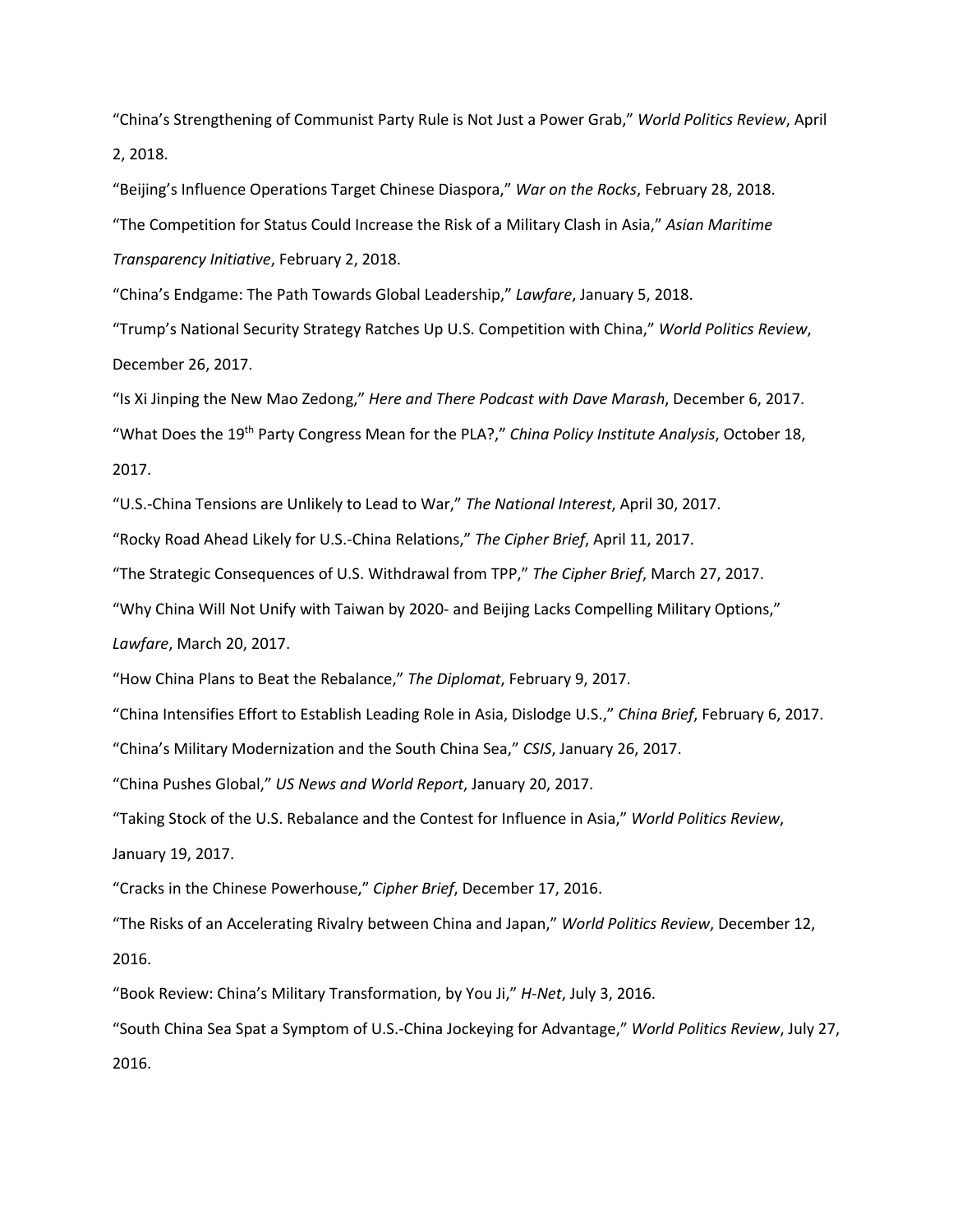"Beijing Ups the Ante in the South China Sea Dispute with HQ-9 Deployment," *China Brief*, March 28, 2016.

"China's Naval Modernization: Where is it Headed?," *World Politics Review*, February 10, 2016.

"How China's New Russian Air Defense System Could Change Asia," *War on the Rocks*, January 21, 2016.

"Looking for a few Good Partners in Asia to Shore up the International Order," War on the Rocks, November 30, 2015.

"China's Turn Towards Regional Restructuring, Counter-Intervention: A Review of Authoritative Sources," *China Brief*, November 17, 2015.

"How Will China Respond to Future U.S. Freedom of Navigation Operations?," Asia Maritime Transparency Initiative, October 29, 2015.

"Xi's Visit Exposes Mismatch in U.S. and Chinese Expectations," World Politics Review, September 23, 2015.

"The Holistic Security Concept: The Securitization of Policy and Increasing Risk of Militarized Crisis," *China Brief*, June 19, 2015.

"China's Emerging Vision for World Order," *The National Interest*, May 20, 2015.

"China's Island Building Stirs Fears, But Creates Openings for U.S.," *World Politics Review*, May 15, 2015.

"Xi's Bold Foreign Policy Agenda: Beijing's Pursuit of Global Influence and the Growing Risk of Sino-U.S.

Rivalry," *China Brief*, March 19, 2015.

"No, China's Not About to Collapse," *The Diplomat*, March13, 2015.

"Who Rules China?" *Australian Public Radio* [interview], February 13, 2015.

"The Declining Influence of Politburo Standing Committee Members and the Growing Strength of the

Central Party Bureaucracy," *Sinocism* Newsletter, January 17, 2015.

"China's Big Diplomacy Shift," *The Diplomat*, December 22, 2014.

"China Overhauls Diplomacy to Consolidate Regional Leadership, Outline Strategy for Superpower Ascent," *China Brief*, December 19, 2014.

"A Thaw in Asia: Sino-Japanese Relations," *U.S. News and World Report*, November 14, 2014.

"Understanding China's Fourth Plenum: A Continuation of Foreign Policy by Other Means," *The National Interest*, November 11, 2014.

"Asian Economic Integration Fuels PRC Frustration with U.S. Alliance System," *China Brief*, June 19, 2014.